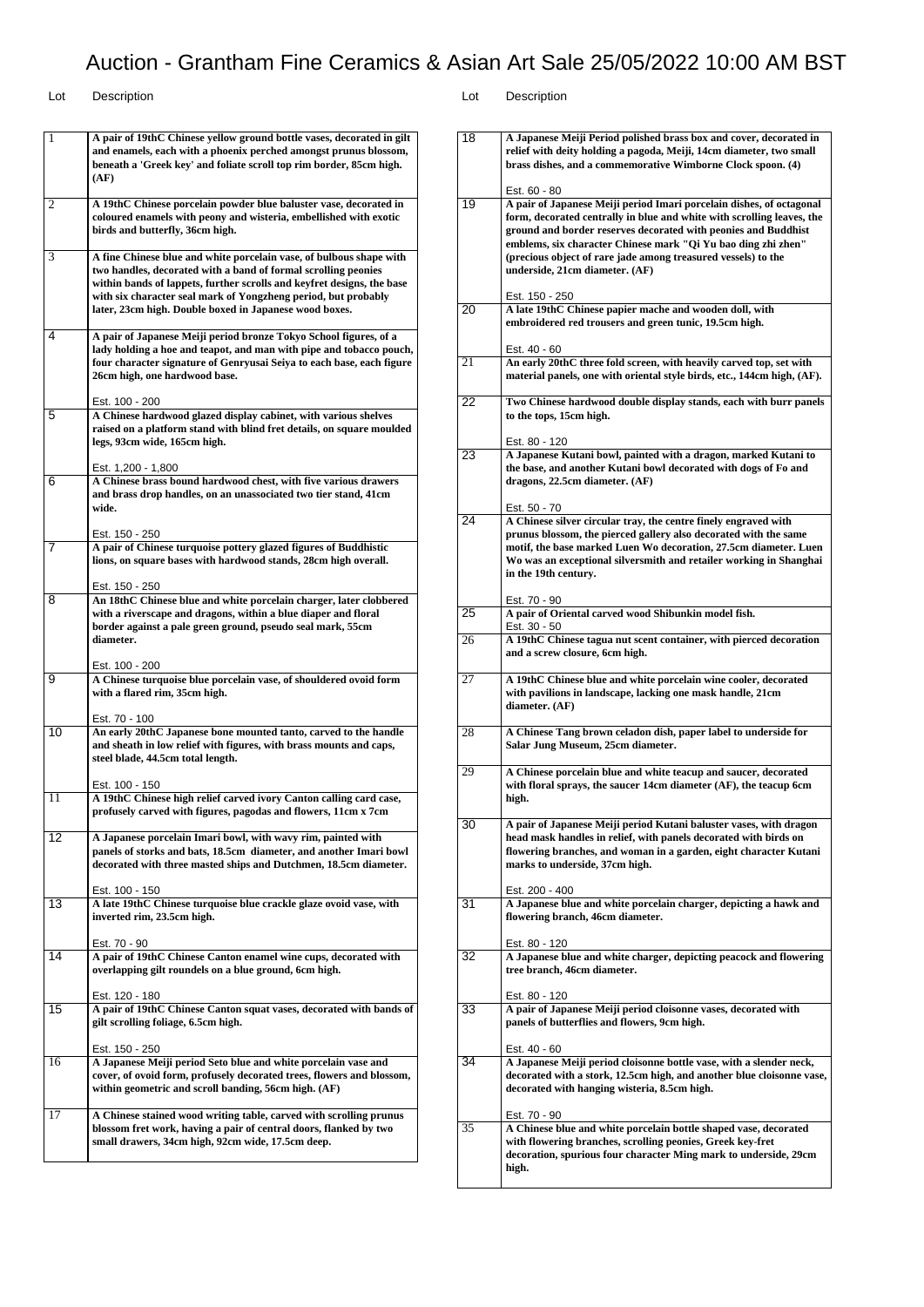36 **A Japanese iron koro and cover, shaped as a thatched hut, with vine growing up one side, Taisho period, 7cm high.** 37 **A Japanese Bizen figure of the Buddhist monk Daruma in standing pose, Meiji period, 25.8cm high.** 38 **A very rare pair of Japanese Seto porcelain shoes, decorated in underglaze blue with poppies, Meiji period, 11.3cm high, 16.6cm wide, 27.8cm long.** 39 **A large Japanese bronze vase, the body with relief spiral twist and loose ring animal head handles, Taisho period, 48cm high.** 40 **A pair of 20thC Chinese bamboo brush pots, carved in relief with trees, figures and boats, 28cm high, and a further smaller example, 18cm high. (3)** 41 **An early 20thC Japanese white metal koro and cover, with high relief floral decoration on a relief honeycomb background, all on four feet, 8cm high.** 42 **A mid 18thC Nanking cargo Chinese porcelain tea bowl and saucer, painted in blue with pavilion in river scape, label to base numbered 5110, and another with label for 5107, each saucer 10cm diameter, each tea bowl 6.5cm diameter.** 43 **A set of seven gemstone beaded necklaces, comprising carnelian, malachite, rose quartz, eventurine, tigers eye, white peking jade, and black onyx, contained in a presentation box, each necklace 42cm long.** 44 **A 19thC Chinese Canton porcelain famille rose cannister and cover, decorated with reserves of birds, butterflies, and flowers, with two raised fittings for wire handles, 17cm high. (AF)** 45 **A Chinese silk embroidered panel, in blue and white depicting vase and bowl on stand with flowers, within an elaborate brocade border, 42cm x 35cm.** 46 **A pair of Japanese Meji period ovoid vases, with foliate rims and applied ring handles, with painted figures of Samurai on a sprayed blue and yellow ground, 54.4cm high.** Est. 50 - 80 47 **A Japanese Meiji period metamorphic parquetry travelling writing desk, comprising two cabinets with seven drawers and carrying handles, the removable top forming the writing surface when assembled, dimensions (when closed) 25cm high, 32.5cm wide, 22cm deep.** Est. 100 - 150 48 **Two Japanese Meiji period bronze vases, of tapered cylindrical shape, with decoration in relief of cranes in flight over bamboo, 25.5cm high.** Est. 70 - 100 49 **A Japanese Meiji period Imari plate, with panels of phoenix and dragons around a central roundel, 27.5cm diameter.** Est. 30 - 50 50 **A Chinese hardwood coffee table, 41cm high, the top 50cm x 127cm.** 51 **A pair of Chinese hardwood occasional tables, with a frieze drawer and carved wooden handles, 55cm high, the top 56cm x 56cm.** 52 **A Chinese hardwood centre table, with single drawer, 56cm high, the top 41.5cm x 93.5cm.** 53 **Spare lot.** 54 **A Chinese celadon dish, with incised decoration within a wave border, probably 18thC, 32cm wide.** 55 **A modern Chinese green celedon vase, with a flared rim and short neck, on a bulbous body, with a faint background decoration of scrolls and flowers, 28cm high.**

| 56 | A Chinese earthenware green crackle glaze jar, of bulbous form,<br>23cm high.                                                                                                                                                                                                                                                                       |
|----|-----------------------------------------------------------------------------------------------------------------------------------------------------------------------------------------------------------------------------------------------------------------------------------------------------------------------------------------------------|
| 57 | A Chinese bronze turtle, with snake on its back, on a carved<br>hardwood base, the turtle 7cm wide.                                                                                                                                                                                                                                                 |
| 58 | Three Chinese soapstone figures, comprising a seated Buddha on an<br>oval base, 8.5cm wide, together with two carvings of Shou-Lao, one<br>holding a peach, 6.5cm high, and 6cm high. (AF)                                                                                                                                                          |
| 59 | A Chinese bronze figure of a Tang style horse, rearing, on a stepped<br>base, 15.5cm high, 19cm wide.                                                                                                                                                                                                                                               |
| 60 | A modern porcelain moon flask, with various red and black seals on<br>a white ground, red two character mark to underside, 30cm high.                                                                                                                                                                                                               |
| 61 | A 19thC Chinese cylindrical vase, with a flared rim, decorated with<br>panels of birds and butterflies on rockwork, on a prunus ground<br>within wave and floral borders, 45cm high.                                                                                                                                                                |
| 62 | An early 19thC Teksing shipwreck pottery blue and white dish,<br>bears Teksing label, 18cm diameter.                                                                                                                                                                                                                                                |
| 63 | A 19thC Qing dynasty porcelain blue and white ginger jar and cover,<br>painted with birds and flowers within a ryui border, the lid with<br>Buddhistic emblems, bearing a four character Qianlong mark, 24cm<br>high.                                                                                                                               |
| 64 | A Chinese porcelain blue and white jar and cover, the body<br>decorated with figures in garden, with matched cover, four character<br>Kangxi mark to underside, 19thC, 28cm high.                                                                                                                                                                   |
| 65 | A Chinese blue and white cylindrical vase, with a flared rim, the<br>body decorated with reserves of flowers and birds, 20cm high, and a<br>modern Chinese oblong dish, decorated with houses and trees, within<br>a floral decorated and hatched border, 29cm wide, 'made in China<br>for decoration only' stamped to underside.                   |
| 66 | Three Chinese saucers, 9cm diameter, 9.5cm diameter and 10cm<br>diameter. (AF)                                                                                                                                                                                                                                                                      |
| 67 | A pair of Japanese Meiji period Satsuma two handled vases,<br>decorated with samurai with gilt highlights, 32cm high.                                                                                                                                                                                                                               |
| 68 | Est. 30 - 50<br>A Chinese jade carving of a dragon, 15cm long, in presentation box,<br>and a butterfly paper kite, 27cm long, in presentation box.                                                                                                                                                                                                  |
| 69 | A quantity of Christie's auction catalogues relating to Chinese,<br>Japanese, and tribal works of art, dates to include 12th November<br>1995, Fine Chinese Ceramics and Works of Art, 1st December 1997,<br>The Jay Louis Binder Collection of Chinese Export Art, 17th June<br>2003, Indian and Islamic Art and Textiles, 14th October 2005, etc, |
| 70 | Five Japanese Meiji period Imari dishes, with wavy rims, each<br>approx 21cm diameter.                                                                                                                                                                                                                                                              |
| 71 | Four Japanese Meiji period Imari dishes, with wavy rims, each<br>approx 21cm diameter.                                                                                                                                                                                                                                                              |
| 72 | A group Japanese late Meiji period Imari wares, to include a pair of<br>jars and covers, with dog of fo finial, 27cm high, a pair of baluster<br>shaped vases, 18cm high, and a further smaller example, 15cm high.                                                                                                                                 |
| 73 | Three Japanese Meiji period Imari chargers, each of fluted form,<br>30cm diameter.                                                                                                                                                                                                                                                                  |
| 74 | Three items of Japanese Meiji period Imari, to include baluster jar<br>and cover, 37cm high, a pedestal bowl with fluted rim, 24cm<br>diameter, and a bowl, 20cm diameter. (all pieces AF)                                                                                                                                                          |
| 75 | A 19thC Chinese blue and white porcelain moon flask, with dragon<br>handles, the front and reverse decorated with figures and buildings<br>before mountainous landscape, within a floral decorated border, four<br>character Kangxi mark to underside, 15cm high. (AF)                                                                              |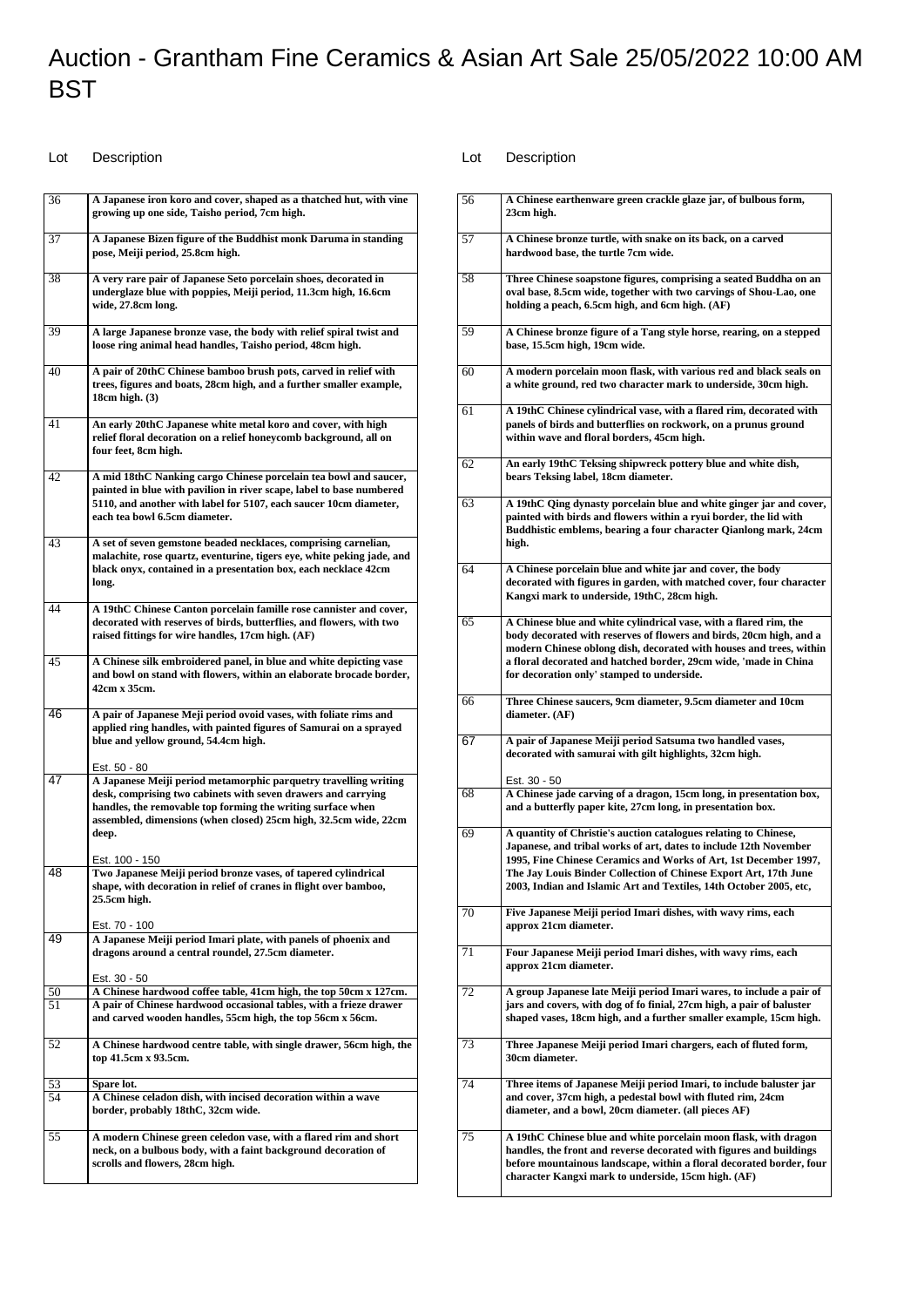| 76       | Three items of Chinese cloisonne, comprising two vases, on<br>hardwood stands, 18cm high, and bowl on hardwood stand, 15cm<br>diameter, each decorated with chrysanthemums on a mustard<br>coloured ground.                                                                                                                                |
|----------|--------------------------------------------------------------------------------------------------------------------------------------------------------------------------------------------------------------------------------------------------------------------------------------------------------------------------------------------|
| 77       | A Japanese Meiji period Imari charger, of fluted form, the centre<br>decorated with vase and flowers surrounded by reserves of flowers,<br>30cm diameter.                                                                                                                                                                                  |
| 78       | A Chinese hardwood jewellery casket, with brass handle and pierced<br>mounts, carved simulated jade panels, the two hinged doors<br>enclosing three drawers, above a further drawer to base, 22cm high,<br>15cm wide, 12cm deep, with lock and key.                                                                                        |
| 79<br>80 | A pair of Chinese soapstone carved figures of dogs of fo, 18cm high.<br>A group of books relating to Asian Art, to include Davison (Gerald)<br>Marks on Chinese Ceramics, Royal Academy of Arts The Great<br>Japan Exhibition; Art of the Edo Period 1600-1868, The Dawn of the<br>Floating World, The Art of East Asia, etc. (a quantity) |
| 81       | Three Chinese Canton carved ivory pill boxes with covers, each<br>$3.5cm$ wide. $(AF)$                                                                                                                                                                                                                                                     |
| 82       | A group of Oriental wares, to include a blue and white vase with six<br>character mark to underside, 22cm high, bowl with gilt highlights,<br>20cm diameter, metal baluster vase with gilt highlights, five<br>character mark to underside, 14cm high, two hardwood bases, etc. (a<br>quantity)                                            |
| 83       | A pair of 20thC ginger jars and covers, decorated with birds on<br>flowering branches against a blue ground, six character Qianlong<br>mark in red to underside 27cm high.                                                                                                                                                                 |
| 84<br>85 | A gold coloured painted plaster figure of Putai, on stand, 34cm high.<br>A pair of 20thC polished brass Chinese vases, with raised dragon<br>decoration, 14cm high.<br>Est. 80 - 120                                                                                                                                                       |
| 86       | An Oriental horn carving of shrimps in a shrimp pot, on a hardwood<br>base, 15cm wide.                                                                                                                                                                                                                                                     |
| 87       | Two Chinese porcelain blue and white ginger jars in prunus pattern,<br>one with four character Kangxi mark to base, 20cm high and 15cm<br>high.                                                                                                                                                                                            |
| 88       | An early 20thC Chinese porcelain ginger jar, decorated in relief with<br>stork and water lillies, on a yellow ground, with four character mark<br>Wang Binrong to underside, the vase 24cm high. (the lid AF)                                                                                                                              |
| 89       | A group of Chinese blue and white porcelain, to include dish with<br>wavy border, 26cm diameter, ginger jar, 12cm high, vase and cover,<br>25cm high, a cylindrical pot, 10cm high, and a Japanese blue and<br>white sake ewer, with two character mark to underside, 13cm high.                                                           |
| 90       | Two similar Chinese blue and white chargers, painted with pavilions<br>in landscapes, 37.5cm diameter.                                                                                                                                                                                                                                     |
| 91       | A resin dog of fo miniature figure group, 5cm wide, an ivory figure<br>of a recumbent gentleman, 5cm wide, various ceramic fish contained<br>in a wicker basket, and a bronzed figure of a rabbit, 5cm wide.                                                                                                                               |
| 92       | A Teksing Chinese porcelain bowl, with Nagel Auctions Teksing<br>Treasures label to underside, numbered 14588, 14.5cm wide.                                                                                                                                                                                                                |
| 93       | A Chinese porcelain dish, decorated with a fisherman on an island,<br>the reverse with celadon glaze and four character mark, 28cm<br>diameter, and a similar side plate, 20cm diameter.                                                                                                                                                   |
| 94       | Two Chinese Teksing dishes, both with Nagel Auctions Teksing<br>Treasure labels to underside, numbered 8300, 15cm diameter, and<br>number 4109, 18cm diameter.                                                                                                                                                                             |
| 95       | A group of modern blue and white Chinese porcelain, to include<br>octagonal vase, four character mark to underside, 37cm high, square<br>two handled vase, decorated with birds, flowers, etc., four character<br>mark to underside, 21cm high, and a pair of vases, 31cm high.                                                            |

| 96   | A Chinese blue and white porcelain jar and cover, with a dog of fo<br>finial, 22cm high, a Willow pattern sweetmeat dish, 26cm wide, and a<br>Japanese hexagonal brush pot with pierced sides, 9cm high.                               |
|------|----------------------------------------------------------------------------------------------------------------------------------------------------------------------------------------------------------------------------------------|
| 97   | A 19thC Japanese Imari bowl, of fluted form, 25cm diameter, on<br>hardwood stand.                                                                                                                                                      |
| 98   | A 20thC Indian inlaid wooden panel, depicting lady and gentleman<br>seated with horse and palace in background, 37cm x 79cm.                                                                                                           |
| 99   | H.S. Yeong (20thC Chinese School). Mountainous waterfall scene, oil<br>on canvas, signed and with Chinese written inscription to top right<br>hand corner, 91cm x 45cm.                                                                |
| 100  | A 20thC polished brass Chinese vase, with raised dragon decoration,<br>25cm high, and a further smaller example, 14cm high.                                                                                                            |
| 101  | A Japanese Meiji period painting of two koi carp, swimming between<br>lily pads and bull rushes, signed above a red seal, 131cm x 68cm.                                                                                                |
| 102  | An early 20thC Oriental watercolour, formed as six vertical panels,<br>with a seated sage on a dais attended by servant while children play<br>and mothers look on, inscribed to the upper right above a red seal,<br>108cm x 79cm.    |
| 103  | A mid 20thC embroidery landscape picture, with oarsmen and boats<br>on a river, an arched bridge above with many figures and market<br>stalls, inscribed on a panel to the right signed, 29cm x 88cm.                                  |
| 104  | A 19thC Chinese embroidery panel, depicting parrots and exotic<br>birds, butterflies and insects around trailing wisteria, 41cm x 36cm.                                                                                                |
| 105  | Est. 5<br>A selection of Oriental ceramics, including modern Chinese<br>jardiniere and stand, 19thC Japanese Imari wares, various fans and<br>textiles, rice spoons, salad and plate, etc. (a quantity)                                |
| 106  | Various 19thC and later urn or vase stands in hardwood, plate easels<br>and a modern elephant. (a quantity)                                                                                                                            |
| 107  | A 20thC Chinese crackle glaze everted bowl, on a hardwood lotus<br>carved stand, 24cm diameter.                                                                                                                                        |
| 107A | A pair of Chinese Canton stoneware glazed wall vases, formed as<br>shubunkin with open mouths, 24cm long. (AF)                                                                                                                         |
| 108  | A celadon saucer dish, embellished with peony bud and swirling<br>leaves, 29cm diameter, and a celadon glazed Chinese everted bowl<br>$(AF)$ , 28cm diameter. $(2)$                                                                    |
| 109  | Three graduated celadon dishes, two with incised or moulded<br>decoration, 38cm, 30cm and 27cm. (3)                                                                                                                                    |
| 110  | A small group of Chinese cloissone and enamel trinkets, including<br>two teapots, small box, ashtray, teapot, etc.                                                                                                                     |
| 111  | Two 19thC Chinese carved hardwood figures of sages, each holding a<br>gnarled staff, 15cm high.                                                                                                                                        |
| 112  | Spare lot.                                                                                                                                                                                                                             |
| 113  | A 19thC Chinese crackle glazed baluster vase, with squirrels on<br>vines, the upper part with blue lappets and chilin handles, banded<br>with brown unglazed key and diaper decoration, four character seal<br>mark to base, 43cm high |
| 113A | An early 20thC Japanese celadon bulbous vase, with elephant mask<br>handles, and incised signature to base, 15cm high, and a Chinese<br>celadon everted bowl, moulded with Ho Ho birds and a key border,<br>19cm diameter. (2)         |
| 114  | A pair of early 20thC Chinese porcelain dogs of fo, each glazed in<br>green, blue, brown and yellow, 34cm high. (AF)                                                                                                                   |
| 115  | An early 20thC Chinese blanc de chine figure of Guan Yin, holding a<br>lotus flower, 48cm high.                                                                                                                                        |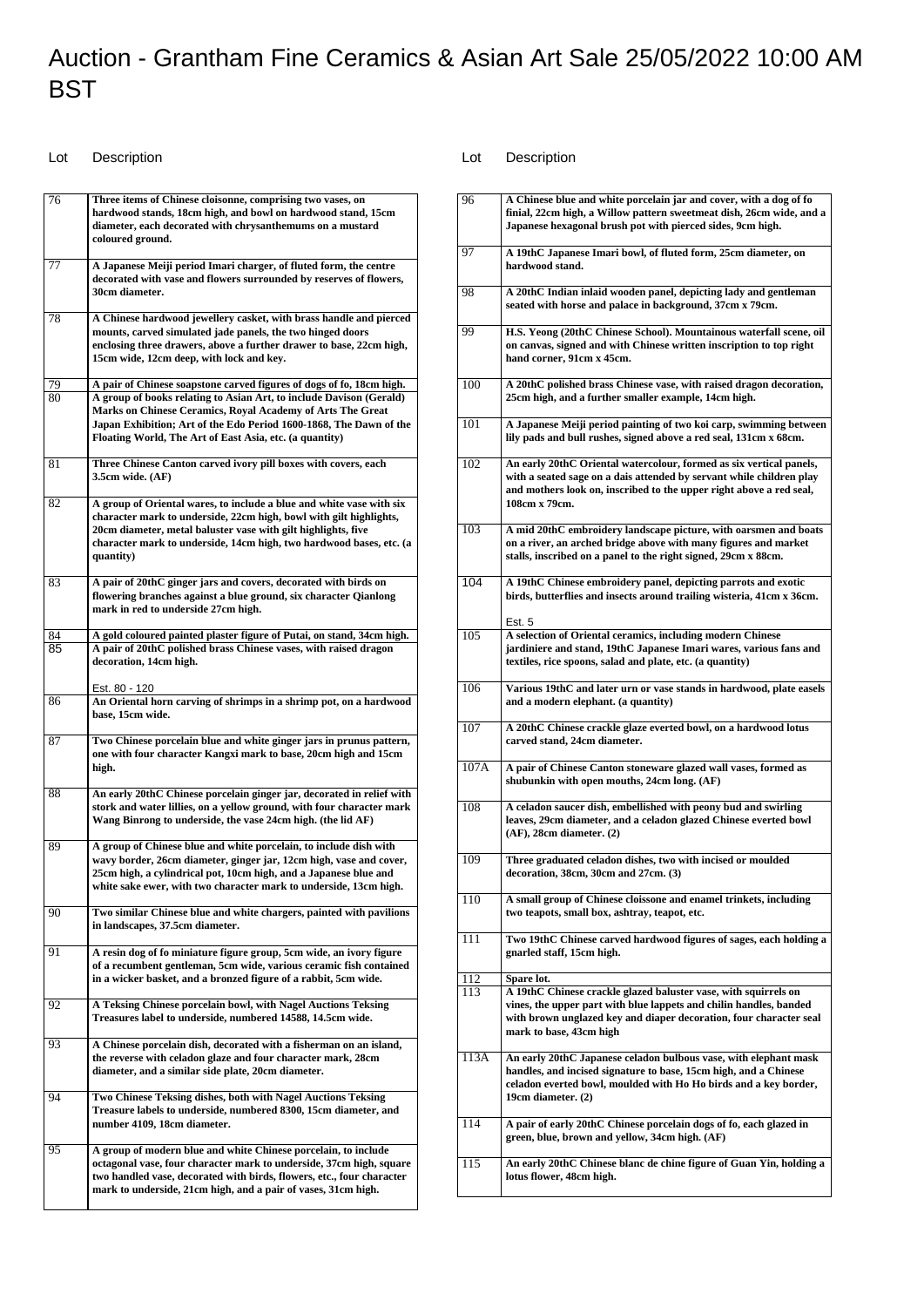### Lot Description Lot Description

116 **A Chinese sang de boeuf glazed figure, of Shou Lau holding a peach and his gnarled staff, 28cm high, with base. (AF)** 117 **A 19thC Chinese powder blue porcelain ovoid vase, with dog of fo mask handles, 21cm high.** 118 **A Chinese celadon ovoid vase and cover, decorated in low relief with a celestial dragon on a scroll ground, 23cm high, with carved hardwood lotus stand.** 119 **A 20thC Chinese porcelain moon flask, with sang de boeuf glaze and trumpet top, 20cm high, with hardwood stand.** 120 **Two celadon glaze bowls, one in green, and one in blue with orange peel underside, 9cm and 13cm diameter.** 121 **Two purple glazed vases, the darker of squat circular form, the other being pear shaped, 11cm diameter and 11cm high. (2)** 122 **A 19thC Chinese famille noire square section tapering vase, with cartouches of figures in landscapes, banded in green and yellow diaper work, red six character Tongzhi mark to base, 23cm high plus hardwood stand. (AF)** 123 **Three various Chinese sang de boeuf brush washers, 7cm, 12cm and 14cm diameter.** 124 **A Chinese porcelain sang de boeuf baluster vase, 23cm high.** 125 **A 19thC Chinese turquoise ground porcelain Gu vase, decorated in relief with precious objects and lappets, 21cm high, with hardwood stand.** 126 **A 19thC Chinese porcelain famille jaune brush pot, with scrolling floral ground containing two shaped cartouches with enamel decoration of figures and landscape, 14cm high, 13cm diameter.** 127 **A 19thC Chinese porcelain globular vase, decorated with a selection of flowers and trailing foliage, with applied loop handles and oval cartouches with enamelled figures of court, and deities with attendants, six character Kangxi blue seal mark to base, 24cm high.** 128 **A 19thC Chinese porcelain table screen, four fold, with blue and white panels over and beneath central famille rose enamelled court scenes with inscriptions to the centre, 41cm high.** 129 **An archaic Chinese bowl, with everted rim and having glazed upper part and centre, 17cm diameter, boxed.** 130 **A Chinese carved jade plaque, carved ub klow relief with archaic designs, on a hardwood stand, 11.5cm high overall.** 131 **An early 20thC Chinese bamboo and paper fan, painted with figures from folklore including a woman riding on a crane, and a man on an ass, signed, 76cm high, 133cm wide.** 132 **A Chinese silk panel, made from a pair of sleeve bands, embroidered with figures and pagodas in a garden setting, against an ivory ground, within a black border, framed and glazed, 70cm x 37cm.** 133 **An ebony and ivory tribal baton, of cylindrical form, with three bands of dog tooth decoration, 36cm long.** 134 **A Nepalese kukri, with edged and curved steel blade, having two narrow fullers to the back edge, with additional sharpening knife, in a leather sheath.** 135 **A pair of late 19thC Chinese cloisonne enamel vases, with brass rims, decorated with Imperial dragons in the clouds chasing a flaming pearl, on a black ground, within floral and acanthus leaf borders, 32.5cm high.** 136 **A Chinese cloisonne enamel vase, with brass rims, of baluster form, decorated with prunus blossom on a green ground, 22.5cm high, on a hardwood stand. (AF)**

| 137 | Chinese silk costume and fragments, ostensibly blue and silk<br>material embroidered with flowers and butterflies. (a quantity)                                                                                                                                                                                                                       |
|-----|-------------------------------------------------------------------------------------------------------------------------------------------------------------------------------------------------------------------------------------------------------------------------------------------------------------------------------------------------------|
|     |                                                                                                                                                                                                                                                                                                                                                       |
| 138 | A Japanese Kenjo style Imari porcelain bowl, painted with reserves<br>of flowers, and scrolling leaves, blue printed flower mark, 18.5cm<br>diameter, on a hardwood stand.                                                                                                                                                                            |
| 139 | A 19thC Japanese scroll painting of bodhidharma, holding a single<br>sandal, 74.5 x 206cm.                                                                                                                                                                                                                                                            |
| 140 | Four Japanese scroll paintings, Kinkakuji in a wintry landscape,<br>mountain behind, signed, 180cm x 50cm, together with two studies of<br>flowers, signed, 54cm x 32.5cm, and a further landscape. (4) (AF)                                                                                                                                          |
| 141 | A Chinese blue and white baluster vase, decorated with a band of<br>phoenix among scrolling peony with ryui, diaper and lappet borders.                                                                                                                                                                                                               |
| 142 | A Japanese Meiji period inlaid cedar wood panel, inlaid in various<br>hardwoods, ivory and bone with vase of peonies and prunus below<br>two flying sparrows, 115cm x 63cm.                                                                                                                                                                           |
| 143 | A Chinese Canton porcelain bottle vase, decorated with dragons<br>chasing the flaming pearl together with flowers and butterflies, on a<br>pierced hardwood base, the vase 18cm high.                                                                                                                                                                 |
| 144 | A Japanese Meiji period bronze vessel and cover, shaped as the<br>figure of Kinko holding a book or scroll (now missing) riding a carp,<br>19cm high.                                                                                                                                                                                                 |
| 145 | A Chinese blue enamel ladle, the body and handle decorated with<br>images of butterflies, dragonflies and flowers, stamped China to<br>underside, 14cm wide.                                                                                                                                                                                          |
| 146 | A 19thC Oriental ivory carving of six frogs on a lilypad, 10cm wide.                                                                                                                                                                                                                                                                                  |
| 147 | A Chinese pottery figure of a sage, carrying yoke bearing a coin and<br>a flowering peach, 15cm high, and two porcelain figural snuff bottles,<br>9cm and 8cm high.                                                                                                                                                                                   |
| 148 | A framed Japanese watercolour of a woman in kimono carrying<br>magnolia blossom, signed and sealed to the lower left, 35cm x 25cm.                                                                                                                                                                                                                    |
| 149 | A Japanese porcelain bowl, the interior decorated with bird on<br>flowering branch against a yellow ground, within a blue and white<br>border, signed on the underside, 19cm wide, and a Chinese pottery<br>dish, with turquoise glaze to interior and the exterior decorated with<br>roundels against a yellow ground, marked China, 20cm wide. (AF) |
| 150 | A Chinese famille jaune jar and cover, the front and back panels<br>decorated with figures in a garden, four character stencilled read<br>Qianling seal to underside, 21cm high, and two celadon ground<br>Canton dishes, decorated with birds and flowers, 15cm diameter.                                                                            |
| 151 | A 19thC Chinese porcelain baluster vase of square section, each<br>panel decorated in famille verte palette with pairs figures, the upper<br>facets with flowers, six character underglaze blue Kangxi mark,<br>29cm high.<br>Est. 200 - 300                                                                                                          |
| 152 | A Chinese amethyst paperweight carved in the form of a lizard, four<br>character mark to the underside, 10cm wide.<br>Est. 30 - 50                                                                                                                                                                                                                    |
| 153 | A Japanese bronze tripod koro and cover, decorated in low relief<br>with chrysanthemum flowers, ear handles and chrysanthemum bud<br>know, late Meiji period, 30cm high.                                                                                                                                                                              |
| 154 | A Chinese bronze koro and cover, on four feet, the body decorated<br>with four reserves depicting figures and animal, the pierced lid with<br>dog of fo finial, 25cm high.                                                                                                                                                                            |
| 155 | A bulbous Chinese bronze vase, on flared foot, the body cast with<br>archaistic reliefs of animals below lug handles and frieze with<br>inscription, the base with six character mark, 19cm high.                                                                                                                                                     |